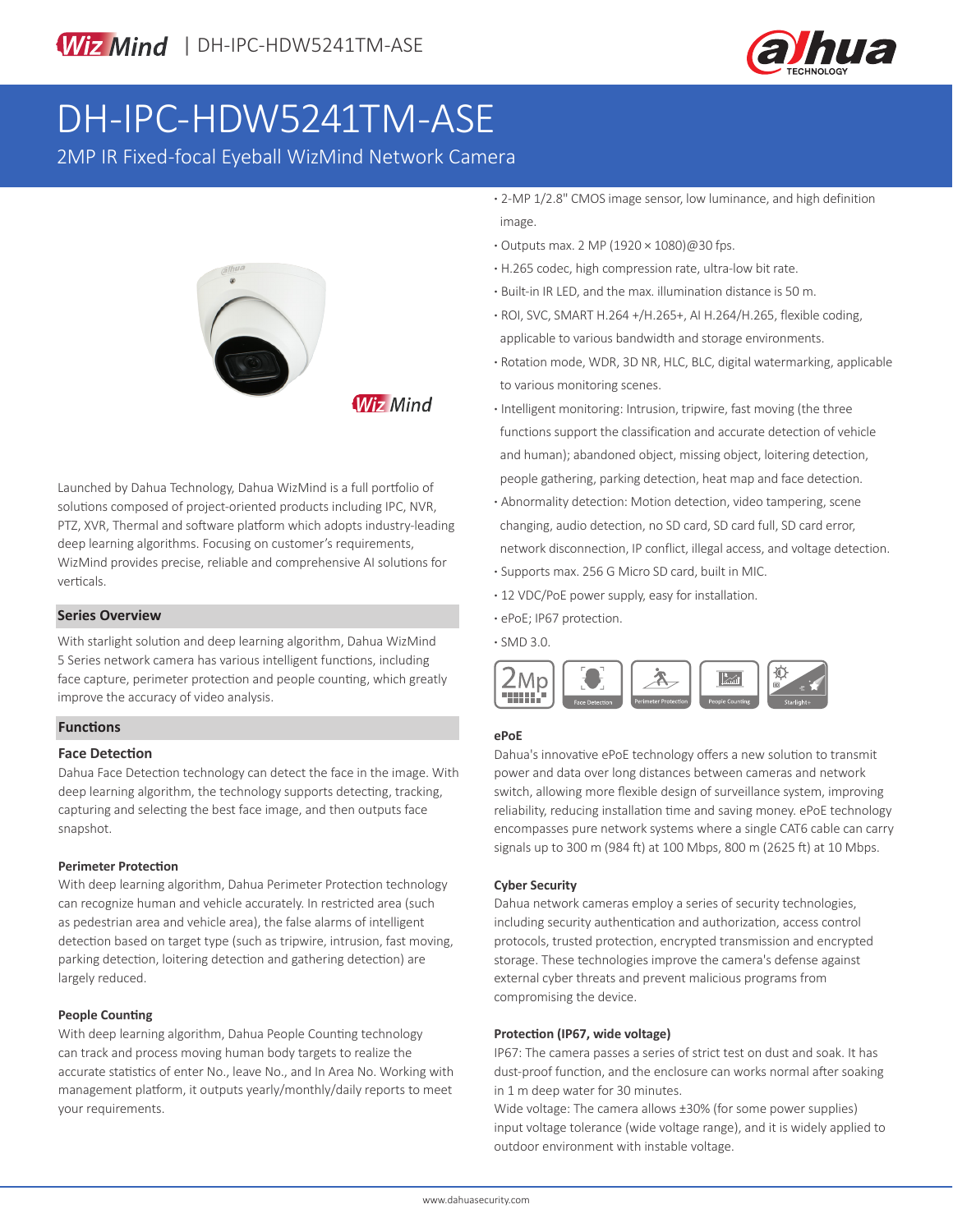# Wiz Mind | DH-IPC-HDW5241TM-ASE

### **Technical Specification**

| Camera                       |                  |                                                                                                                                                                          |                       |                                |                                |
|------------------------------|------------------|--------------------------------------------------------------------------------------------------------------------------------------------------------------------------|-----------------------|--------------------------------|--------------------------------|
| Image Sensor                 |                  | 1/2.8" CMOS                                                                                                                                                              |                       |                                |                                |
| Max. Resolution              |                  | 1920 (H) × 1080 (V)                                                                                                                                                      |                       |                                |                                |
| <b>ROM</b>                   |                  | 128 MB                                                                                                                                                                   |                       |                                |                                |
| <b>RAM</b>                   |                  | 512 MB                                                                                                                                                                   |                       |                                |                                |
| <b>Scanning System</b>       |                  | Progressive                                                                                                                                                              |                       |                                |                                |
| Electronic Shutter Speed     |                  | Auto/Manual 1/3 s-1/100,000 s                                                                                                                                            |                       |                                |                                |
| Min. Illumination            |                  | 0.002 lux@F1.6 (Color, 30 IRE)<br>0.0002 lux@F1.6 (B/W, 30 IRE)<br>0 lux (Illuminator on)                                                                                |                       |                                |                                |
| S/N Ratio                    |                  | $>56$ dB                                                                                                                                                                 |                       |                                |                                |
| <b>Illumination Distance</b> |                  | 2.8 mm: 30 m (98.43 ft) (IR)<br>3.6 mm: 30 m (98.43 ft) (IR)<br>6 mm: 50 m (164.04 ft) (IR)                                                                              |                       |                                |                                |
| Illuminator On/Off Control   |                  | Auto; manual                                                                                                                                                             |                       |                                |                                |
| <b>Illuminator Number</b>    |                  | $2$ (IR LED)                                                                                                                                                             |                       |                                |                                |
| Pan/Tilt/Rotation Range      |                  | Pan: 0°-360°<br>Tilt: 0°-78°<br>Rotation: 0°-360°                                                                                                                        |                       |                                |                                |
| Lens                         |                  |                                                                                                                                                                          |                       |                                |                                |
| Lens Type                    |                  | Fixed-focal                                                                                                                                                              |                       |                                |                                |
| Lens Mount                   |                  | M12                                                                                                                                                                      |                       |                                |                                |
| Focal Length                 |                  | 2.8 mm; 3.6 mm; 6 mm                                                                                                                                                     |                       |                                |                                |
| Max. Aperture                |                  | F1.6                                                                                                                                                                     |                       |                                |                                |
| Field of View                |                  | 2.8 mm: Horizontal: 106°; Vertical: 57°; Diagonal: 126°<br>3.6 mm: Horizontal: 87°; Vertical: 46°; Diagonal: 104°<br>6 mm: Horizontal: 53°; Vertical: 30°; Diagonal: 60° |                       |                                |                                |
| <b>Iris Control</b>          |                  | Fixed                                                                                                                                                                    |                       |                                |                                |
| <b>Close Focus Distance</b>  |                  | 2.8 mm: 0.6 m (1.97 ft)<br>3.6 mm: 1.2 m (3.94 ft)<br>6 mm: 2.5 m (8.20 ft)                                                                                              |                       |                                |                                |
|                              | Lens             | Detect                                                                                                                                                                   | Observe               | Recognize                      | Identify                       |
| <b>DORI</b>                  | $2.8 \text{ mm}$ | 38.6 m<br>(126.64 ft)                                                                                                                                                    | 15.4 m<br>(50.52 ft)  | 7.7 <sub>m</sub><br>(25.26 ft) | 3.9 m<br>(12.80 ft)            |
| Distance                     | $3.6$ mm         | 55.2 m<br>$(181.10 \text{ ft})$                                                                                                                                          | 22.1 m<br>(72.51 ft)  | 11.0 m<br>(36.09 ft)           | 5.5 <sub>m</sub><br>(18.04 ft) |
|                              | 6 mm             | 82.8 m<br>(271.65 ft)                                                                                                                                                    | 33.1 m<br>(108.60 ft) | 16.6 m<br>(54.46 ft)           | 8.3 m<br>(27.23 ft)            |
| Smart Event                  |                  |                                                                                                                                                                          |                       |                                |                                |
| <b>IVS</b>                   |                  | Abandoned object; missing object                                                                                                                                         |                       |                                |                                |
| Heat Map                     |                  | Yes                                                                                                                                                                      |                       |                                |                                |
|                              |                  |                                                                                                                                                                          |                       |                                |                                |

| Professional, intelligent |  |
|---------------------------|--|
|---------------------------|--|

| IVS (Perimeter Protection) | Intrusion, tripwire, fast moving (the three functions<br>support the classification and accurate detection<br>of vehicle and human); loitering detection, people<br>gathering, and parking detection |
|----------------------------|------------------------------------------------------------------------------------------------------------------------------------------------------------------------------------------------------|
| <b>SMD 3.0</b>             | Less false alarm, longer detection distance                                                                                                                                                          |

| Face Detection                 | Face detection; track; snapshot; snapshot optimization;<br>optimal face snapshot upload; face enhancement; face<br>exposure; face snapshot set as face, one-inch photo<br>or custom; 3 snapshot strategies (real-time snapshot,<br>optimization snapshot and quality first); face angle filter;<br>optimization time setting |  |  |
|--------------------------------|------------------------------------------------------------------------------------------------------------------------------------------------------------------------------------------------------------------------------------------------------------------------------------------------------------------------------|--|--|
| People Counting                | Tripwire people counting, generating and exporting<br>report (day/month); people counting in area; queue<br>management; 4 rules can be set for tripwire, people<br>counting in area and queue management.                                                                                                                    |  |  |
| Smart Search                   | Work together with Smart NVR to perform refine<br>intelligent search, event extraction and merging to event<br>videos                                                                                                                                                                                                        |  |  |
| Video                          |                                                                                                                                                                                                                                                                                                                              |  |  |
| Video Compression              | H.265; H.264; H.264H; H.264B; MJPEG (Only supported<br>by the sub stream)                                                                                                                                                                                                                                                    |  |  |
| Smart Codec                    | Smart H.265+; Smart H.264+                                                                                                                                                                                                                                                                                                   |  |  |
| AI Coding                      | AI H.265; AI H.264                                                                                                                                                                                                                                                                                                           |  |  |
| Video Frame Rate               | Main stream: 1080p@(1-25/30 fps)<br>Sub stream: D1@(1-25/30 fps)<br>Third stream: 1080p@(1-25/30 fps)<br>*The values above are the max. frame rates of each<br>stream; for multiple streams, the values will be subjected<br>to the total encoding capacity.                                                                 |  |  |
| Stream Capability              | 3 streams                                                                                                                                                                                                                                                                                                                    |  |  |
| Resolution                     | 1080p (1920 × 1080); 1.3M (1280 × 960); 720p (1280<br>× 720); D1 (704 × 576/704 × 480); VGA (640 × 480); CIF<br>$(352 \times 288/352 \times 240)$                                                                                                                                                                            |  |  |
| Bit Rate Control               | CBR/VBR                                                                                                                                                                                                                                                                                                                      |  |  |
| Video Bit Rate                 | H.264: 3 kbps-20480 kbps<br>H.265: 3 kbps-20480 kbps                                                                                                                                                                                                                                                                         |  |  |
| Day/Night                      | Auto (ICR)/Color/B/W                                                                                                                                                                                                                                                                                                         |  |  |
| BLC                            | Yes                                                                                                                                                                                                                                                                                                                          |  |  |
| HLC                            | Yes                                                                                                                                                                                                                                                                                                                          |  |  |
| <b>WDR</b>                     | 120 dB                                                                                                                                                                                                                                                                                                                       |  |  |
| Scene Self-adaptation<br>(SSA) | Yes                                                                                                                                                                                                                                                                                                                          |  |  |
| White Balance                  | Auto; natural; street lamp; outdoor; manual; regional<br>custom                                                                                                                                                                                                                                                              |  |  |
| Gain Control                   | Auto; manual                                                                                                                                                                                                                                                                                                                 |  |  |
| Noise Reduction                | 3D NR                                                                                                                                                                                                                                                                                                                        |  |  |
| <b>Motion Detection</b>        | OFF/ON (4 areas, rectangular)                                                                                                                                                                                                                                                                                                |  |  |
| Region of Interest (RoI)       | Yes (4 areas)                                                                                                                                                                                                                                                                                                                |  |  |
| Defog                          | Yes                                                                                                                                                                                                                                                                                                                          |  |  |
| Image Rotation                 | 0°/90°/180°/270° (Support 90°/270° with 4M resolution<br>and lower)                                                                                                                                                                                                                                                          |  |  |
| Mirror                         | Yes                                                                                                                                                                                                                                                                                                                          |  |  |
| Privacy Masking                | 8 areas                                                                                                                                                                                                                                                                                                                      |  |  |
| Audio                          |                                                                                                                                                                                                                                                                                                                              |  |  |
| Built-in MIC                   | Yes                                                                                                                                                                                                                                                                                                                          |  |  |
| Audio Compression              | PCM; G.711a; G.711Mu; G.726; G.723                                                                                                                                                                                                                                                                                           |  |  |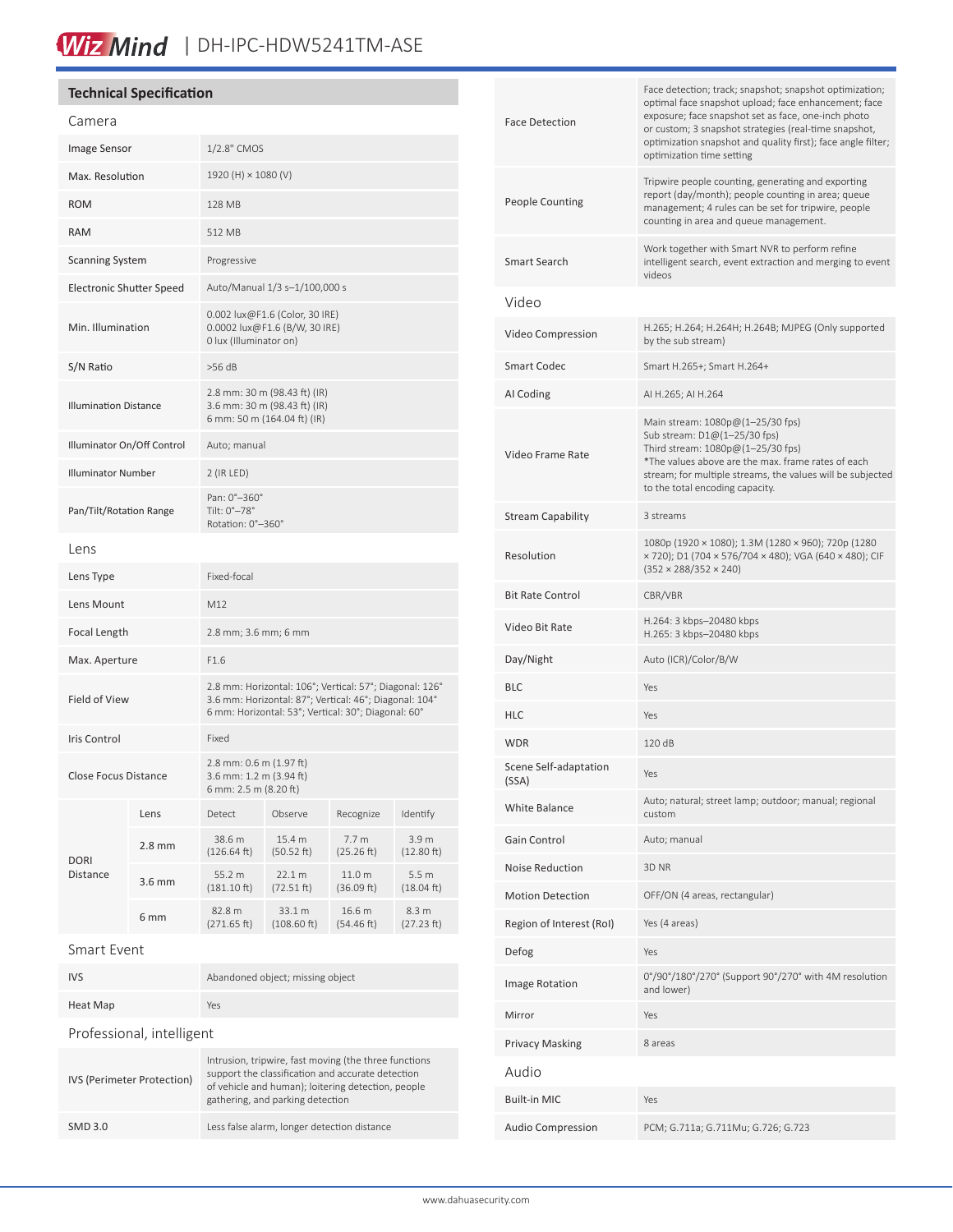# Wiz Mind | DH-IPC-HDW5241TM-ASE

| Alarm                        |                                                                                                                                                                                                                                                                                                                                                                                                    |  |
|------------------------------|----------------------------------------------------------------------------------------------------------------------------------------------------------------------------------------------------------------------------------------------------------------------------------------------------------------------------------------------------------------------------------------------------|--|
| Alarm Event                  | No SD card; SD card full; SD card error; network<br>disconnection; IP conflict; illegal access; motion<br>detection; video tampering; tripwire; intrusion; fast<br>moving; abandoned object; missing object; loitering<br>detection; people gathering; parking detection; scene<br>changing; audio detection; SMD; people counting in area;<br>stay detection; people counting; security exception |  |
| Network                      |                                                                                                                                                                                                                                                                                                                                                                                                    |  |
| Network Port                 | RJ-45 (10/100 Base-T)                                                                                                                                                                                                                                                                                                                                                                              |  |
| SDK and API                  | Yes                                                                                                                                                                                                                                                                                                                                                                                                |  |
| <b>Cyber Security</b>        | Video encryption; firmware encryption; configuration<br>encryption; Digest; WSSE; account lockout; security logs;<br>IP/MAC filtering; generation and importing of X.509<br>certification; syslog; HTTPS; 802.1x; trusted boot; trusted<br>execution; trusted upgrade                                                                                                                              |  |
| Network Protocol             | IPv4; IPv6; HTTP; HTTPS; TCP; UDP; ARP; RTP; RTSP; RTCP;<br>RTMP; SMTP; FTP; SFTP; DHCP; DNS; DDNS; QoS; UPnP;<br>NTP; Multicast; ICMP; IGMP; NFS; SAMBA; PPPoE; 802.1x;<br><b>SNMP</b>                                                                                                                                                                                                            |  |
| Interoperability             | ONVIF (Profile S/Profile G/Profile T); CGI; Milestone; P2P                                                                                                                                                                                                                                                                                                                                         |  |
| User/Host                    | 20 (Total bandwidth: 80 M)                                                                                                                                                                                                                                                                                                                                                                         |  |
| Storage                      | FTP; SFTP; Micro SD card (support max. 256 GB); NAS                                                                                                                                                                                                                                                                                                                                                |  |
| <b>Browser</b>               | IF: IF 8 and later<br>Chrome<br>Firefox                                                                                                                                                                                                                                                                                                                                                            |  |
| Management Software          | Smart PSS; DSS; DMSS                                                                                                                                                                                                                                                                                                                                                                               |  |
| <b>Mobile Client</b>         | iOS; Android                                                                                                                                                                                                                                                                                                                                                                                       |  |
| Certification                |                                                                                                                                                                                                                                                                                                                                                                                                    |  |
| Certifications               | CE-LVD: EN60950-1;<br>CE-EMC: Electromagnetic Compatibility Directive<br>2014/30/EU;<br>FCC: 47 CFR FCC Part 15, Subpart B<br>UL/CUL:<br>UL60950-1<br>CAN/CSA C22.2 No.60950-1-07                                                                                                                                                                                                                  |  |
| Power                        |                                                                                                                                                                                                                                                                                                                                                                                                    |  |
| Power Supply                 | 12 VDC/PoE (802.3af)/ePoE                                                                                                                                                                                                                                                                                                                                                                          |  |
| Power Consumption            | Basic: 1.9 W (12 VDC); 2.2 W (PoE)<br>Max. (H.265 + three streams + intelligence on + IR on ):<br>5.8 W (12 VDC); 6.8 W (PoE)                                                                                                                                                                                                                                                                      |  |
| Environment                  |                                                                                                                                                                                                                                                                                                                                                                                                    |  |
| <b>Operating Temperature</b> | -40 °C to +60 °C (-40 °F to +140 °F)                                                                                                                                                                                                                                                                                                                                                               |  |
| <b>Operating Humidity</b>    | ≤95%                                                                                                                                                                                                                                                                                                                                                                                               |  |
| Storage Temperature          | -40 °C to +60 °C (-40 °F to +140 °F)                                                                                                                                                                                                                                                                                                                                                               |  |
| Protection                   | <b>IP67</b>                                                                                                                                                                                                                                                                                                                                                                                        |  |
| Structure                    |                                                                                                                                                                                                                                                                                                                                                                                                    |  |
| Casing                       | Metal + plastic                                                                                                                                                                                                                                                                                                                                                                                    |  |
| <b>Product Dimensions</b>    | $\Phi$ 106 mm × 93.6 mm ( $\Phi$ 4.17" × 3.69")                                                                                                                                                                                                                                                                                                                                                    |  |
| Net Weight                   | 545 g (1.20 lb)                                                                                                                                                                                                                                                                                                                                                                                    |  |
| <b>Gross Weight</b>          | 710 g (1.57 lb)                                                                                                                                                                                                                                                                                                                                                                                    |  |

| <b>Ordering Information</b> |                       |                                                            |  |  |
|-----------------------------|-----------------------|------------------------------------------------------------|--|--|
| <b>Type</b>                 | Model                 | Description                                                |  |  |
| 2MP Camera                  | DH-IPC-HDW5241TMP-ASF | 2MP IR Fixed-focal Eyeball<br>WizMind Network Camera, PAL  |  |  |
|                             | DH-IPC-HDW5241TMN-ASF | 2MP IR Fixed-focal Eyeball<br>WizMind Network Camera, NTSC |  |  |
| Accessories<br>(Optional)   | PFB204W               | Wall mount Bracket                                         |  |  |
|                             | <b>PFA139</b>         | <b>Junction Box</b>                                        |  |  |
|                             | PFA130-F              | Junction Box                                               |  |  |
|                             | <b>PFA106</b>         | Mount Adapter                                              |  |  |
|                             | <b>PFM321D</b>        | 12 VDC 1A Power Adapter                                    |  |  |
|                             | LR1002-1ET/1EC        | Single-port Long Reach Ethernet<br>over Coax Extender      |  |  |
|                             | <b>PFM900-F</b>       | Integrated Mount Tester                                    |  |  |

### **Accessories**

#### Optional:



Wall Mount Bracket



PFA139 Junction Box



PFA130-E JunctionBox

 $\blacksquare$  is  $\blacksquare$ 



PFA106 Mount Adapter



LR1002-1ET/1EC Single-port Long Reach Ethernet Over Coax Extender



PFM900-E Integrated Mount Tester